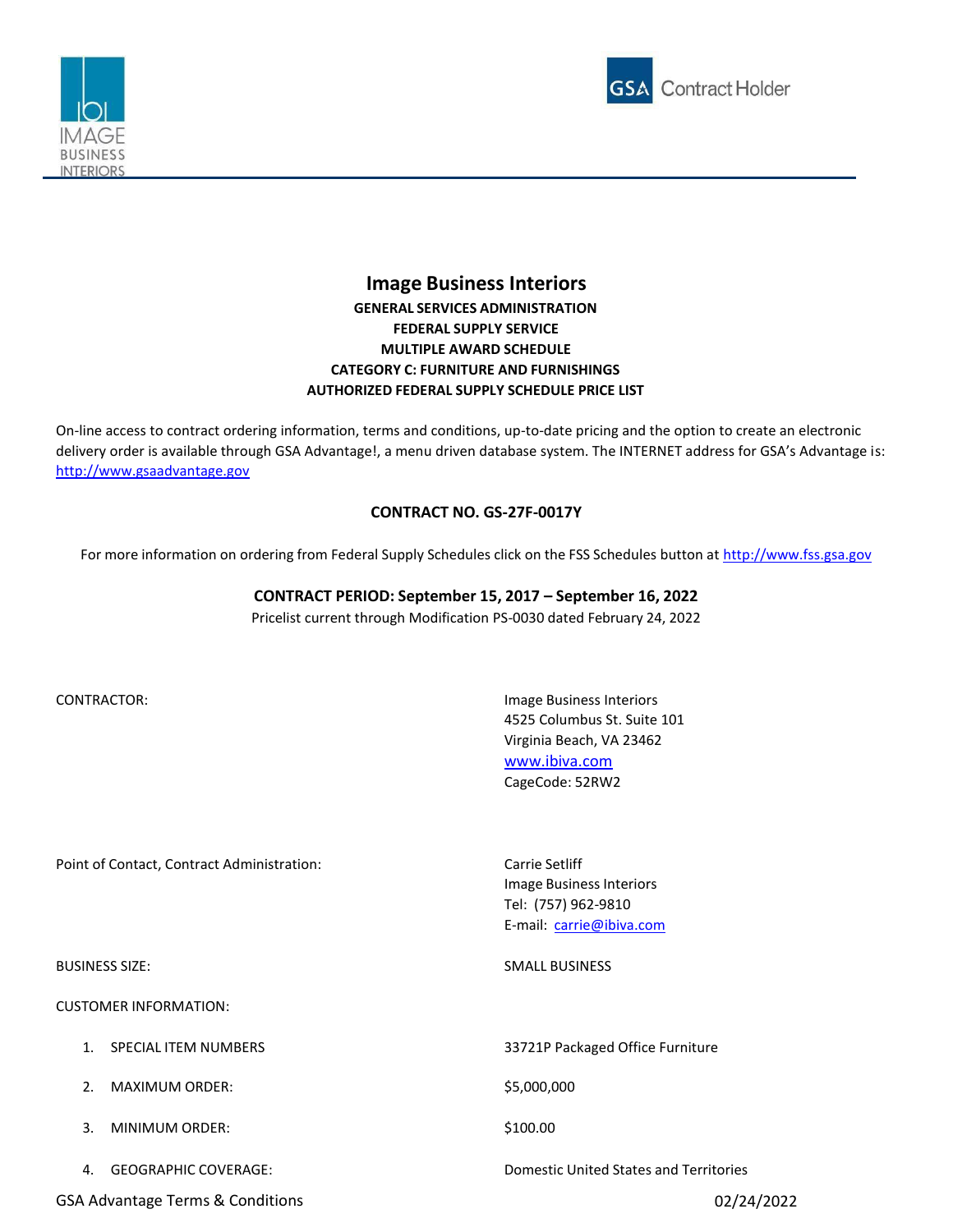



## 5. POINTS OF PRODUCTION

**Ergonom Corporation:** Points of Production in accordance with GSA Schedule Contract GS‐27F‐021DA **Global Industries, Inc.:** Points of Production in accordance with GSA Schedule Contract GS-03F-076GA **The Hon Company:** Points of Production in accordance with GSA Schedule Contract GS‐27F‐0015S **Humanscale Corporation:** Points of Production in accordance with GSA Schedule Contract GS‐29F‐0001N **Jasper Seating Company:** Points of Production in accordance with GSA Schedule Contract GS‐28F‐0030U **Krueger International:** Points of Production in accordance with GSA Schedule Contract GS‐28F‐0033P **Light Corp, Inc:** Points of Production in accordance with GSA Schedule Contract GS‐27F‐0001V **National Furniture Group:** Points of Production in accordance with GSA Schedule Contract GS‐27F‐0034X **Nevers Industries Inc.:** Points of Production in accordance with GSA Schedule Contract GS‐27F‐007DA & GS‐27F‐ 008DA **Peter Pepper Products, Inc:** Points of Production in accordance withGSA Schedule Contract GS‐27F‐025DA & GS‐28F‐0017X **Safco Products:** Points of Production in accordance with GSA Schedule Contract GS‐29F‐0010P **Teknion LLC:** Points of Production in accordance with GSA Schedule Contract GS‐27F‐0013V 6. GSA DISCOUNT FROM LIST: **Ergonom Corporation**: GSA discounts in accordance with GSA Schedule Contract GS-27F-021DA **Global Industries, Inc.:** GSA discounts in accordance with GSA Schedule Contract GS-03F-076GA **The Hon Company:** GSA discounts in accordance with GSA Schedule Contract GS‐27F‐0015S **Humanscale Corporation** GSA discounts in accordance with GSA Schedule Contract GS‐29F‐0001N **Jasper Seating Company** GSA discounts in accordance with GSA Schedule Contract GS‐28F‐0030U **Krueger International** GSA discounts in accordance with GSA Schedule Contract GS‐28F‐0033P **Light Corp, Inc:** GSA discounts in accordance with GSA Schedule Contract GS‐27F‐0001V **National Furniture Group:** GSA discounts in accordance with GSA Schedule Contract GS‐27F‐0034X **Nevers Industries Inc.:** GSA discounts in accordance with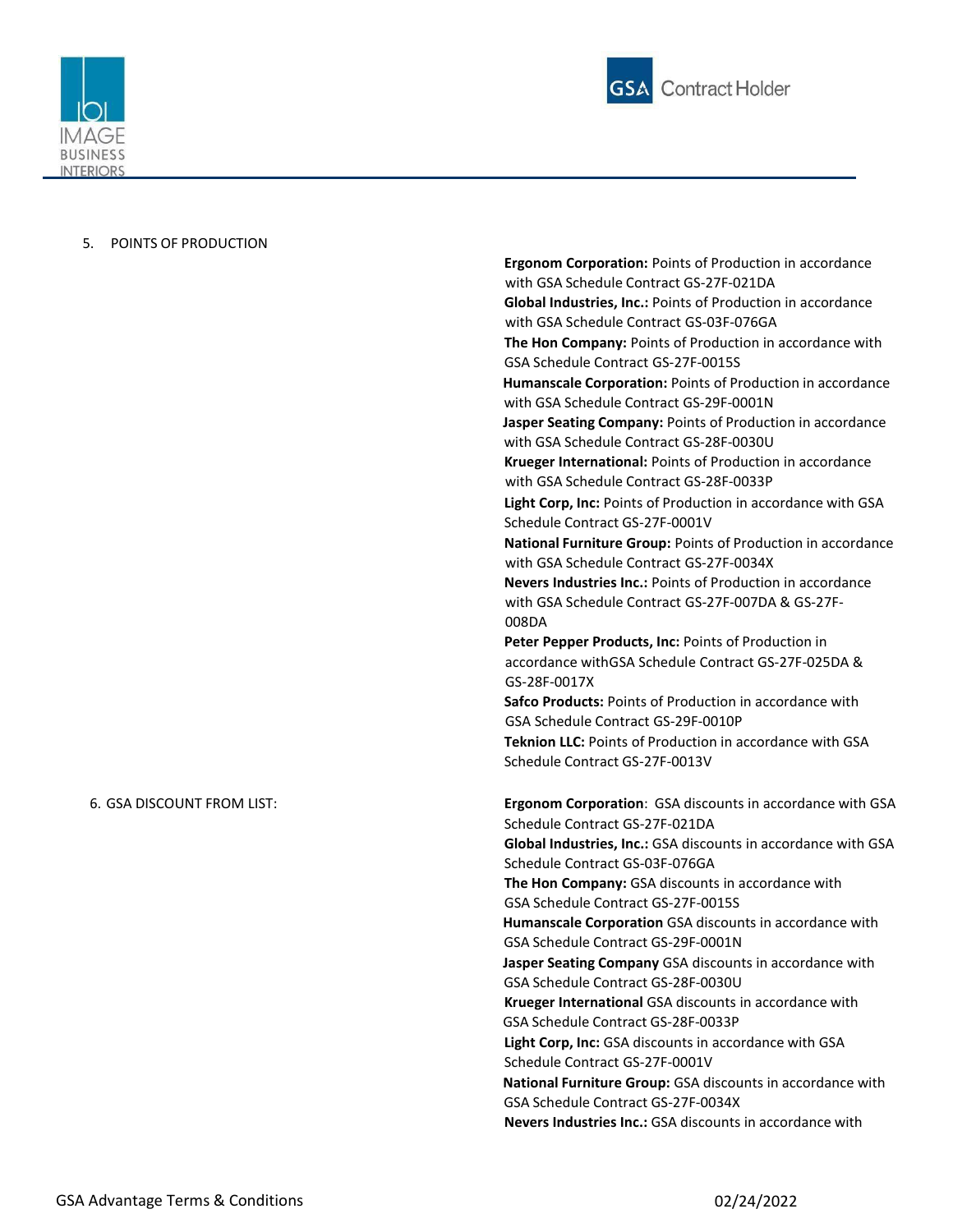



|                                                  | GSA Schedule Contract GS-27F-007DA & GS-27F-008DA<br>PeterPepper Products, Inc: GSA discounts in accordance with<br>GSA Schedule Contract GS-27F-025DA & GS-28F-0017X<br>Safco Products: GSA discounts in accordance with GSA<br>Schedule Contract GS-29F-0010P |
|--------------------------------------------------|-----------------------------------------------------------------------------------------------------------------------------------------------------------------------------------------------------------------------------------------------------------------|
|                                                  | <b>Teknion LLC:</b> GSA discounts in accordance with GSA Schedule<br>Contract GS-27F-0013V                                                                                                                                                                      |
| 7. QUANTITY DISCOUNTS:                           | According to above listed schedules (see #6)                                                                                                                                                                                                                    |
| 8. PROMPT PAYMENT TERMS:                         | Net 30 Days                                                                                                                                                                                                                                                     |
| 9. FOREIGN ITEMS:                                | According to above listed schedules (see #6)                                                                                                                                                                                                                    |
| 10a. TIME OF DELIVERY:                           | According to above listed schedules (see #6)                                                                                                                                                                                                                    |
| 10b. EXPEDITED DELIVERY:                         | According to above listed schedules (see #6)                                                                                                                                                                                                                    |
| 10c. OVERNIGHT & 2-DAY DELIVERY                  | According to above listed schedules (see #6)                                                                                                                                                                                                                    |
| 10d. URGENT REQUIREMENTS                         | According to above listed schedules (see #6)                                                                                                                                                                                                                    |
| 11. F.O.B. POINTS:                               | According to above listed schedules (see #6)                                                                                                                                                                                                                    |
| 12a. ORDERING ADDRESS:                           | Image Business Interiors<br>4525 Columbus St. Suite 101<br>Virginia Beach, VA 23462                                                                                                                                                                             |
| 12b. ORDERING PROCEDURES:                        | <b>Contact Contractor</b>                                                                                                                                                                                                                                       |
| 13. PAYMENT ADDRESS:                             | Image Business Interiors<br>4525 Columbus St. Suite 101<br>Virginia Beach, VA 23462                                                                                                                                                                             |
| 14. WARRANTY:                                    | According to above listed schedules (see #6)                                                                                                                                                                                                                    |
| 15. EXPORT PACKAGING CHARGES                     | Not applicable                                                                                                                                                                                                                                                  |
| 16. TERMS & CONDITIONS FOR MAINTENANCE & REPAIR: | <b>Contact Image Business Interiors</b>                                                                                                                                                                                                                         |
| 17. TERMS & CONDITIONS OF INSTALLATION:          | 12% for projects up to \$500.00. Installation services in excess<br>of \$500.00 will be negotiated on a case by case basis.                                                                                                                                     |